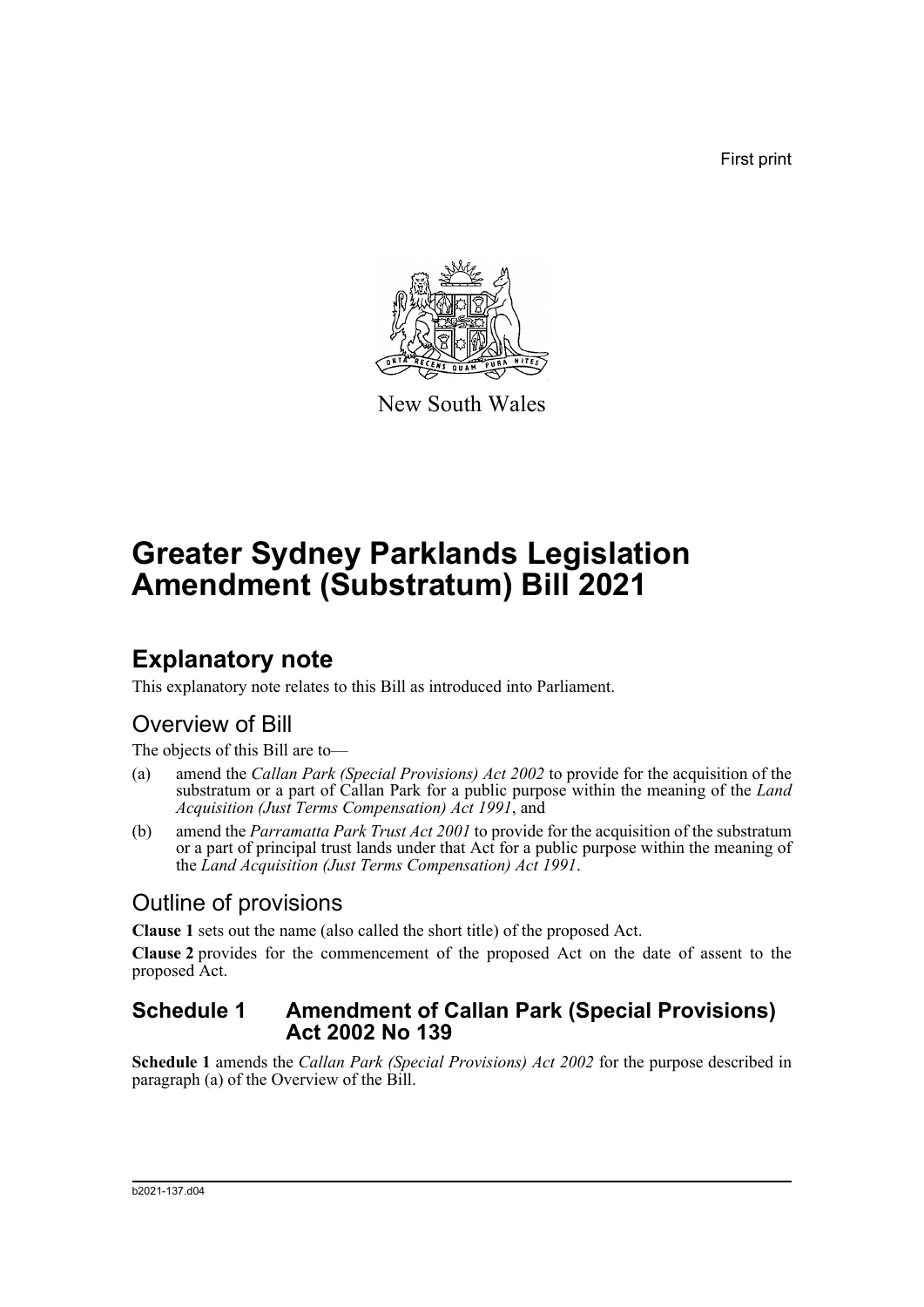#### **Schedule 2 Amendment of Parramatta Park Trust Act 2001 No 17**

**Schedule 2** amends the *Parramatta Park Trust Act 2001* for the purpose described in paragraph (b) of the Overview of the Bill.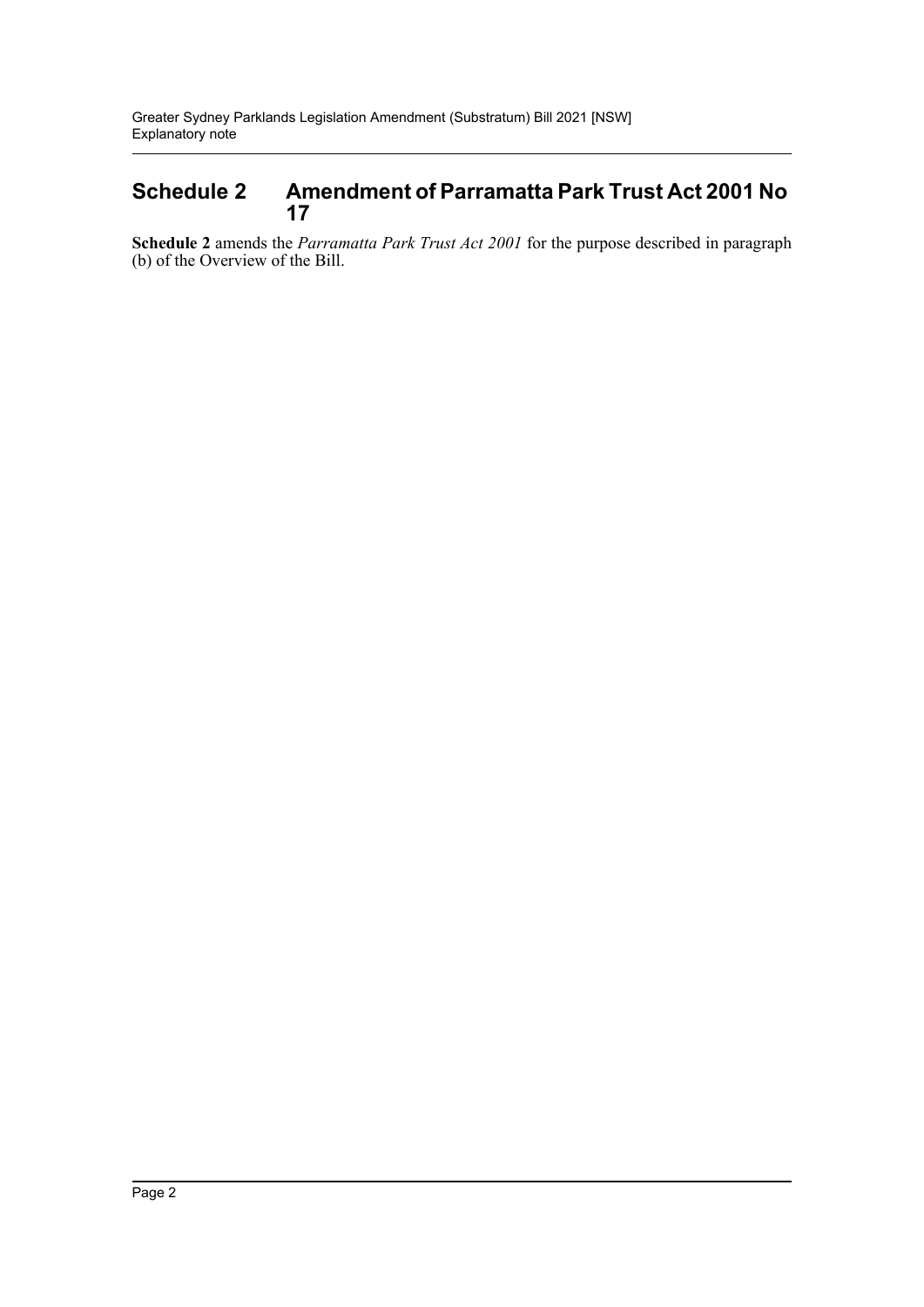First print



New South Wales

# **Greater Sydney Parklands Legislation Amendment (Substratum) Bill 2021**

## **Contents**

|            |                                                               | Page |
|------------|---------------------------------------------------------------|------|
|            | Name of Act                                                   | 2.   |
|            | Commencement                                                  | 2.   |
| Schedule 1 | Amendment of Callan Park (Special Provisions) Act 2002 No 139 | 3    |
| Schedule 2 | Amendment of Parramatta Park Trust Act 2001 No 17             |      |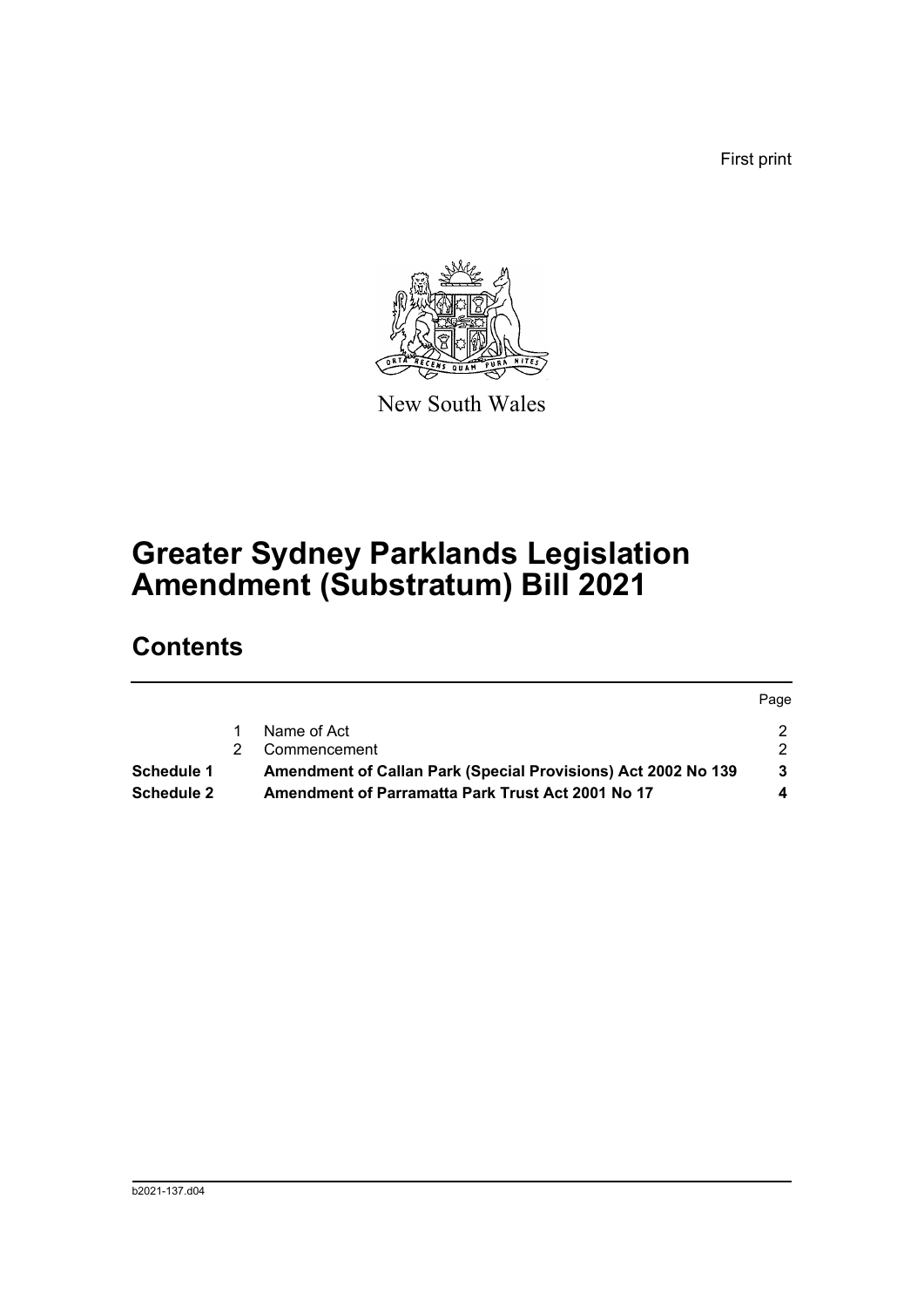

New South Wales

# **Greater Sydney Parklands Legislation Amendment (Substratum) Bill 2021**

No , 2021

#### **A Bill for**

An Act to amend the *Callan Park (Special Provisions) Act 2002* and the Parramatta Park Trust Act 2001 to provide for the acquisition of the substratum of certain trust lands under the Acts for a public purpose within the meaning of the *Land Acquisition (Just Terms Compensation) Act 1991.*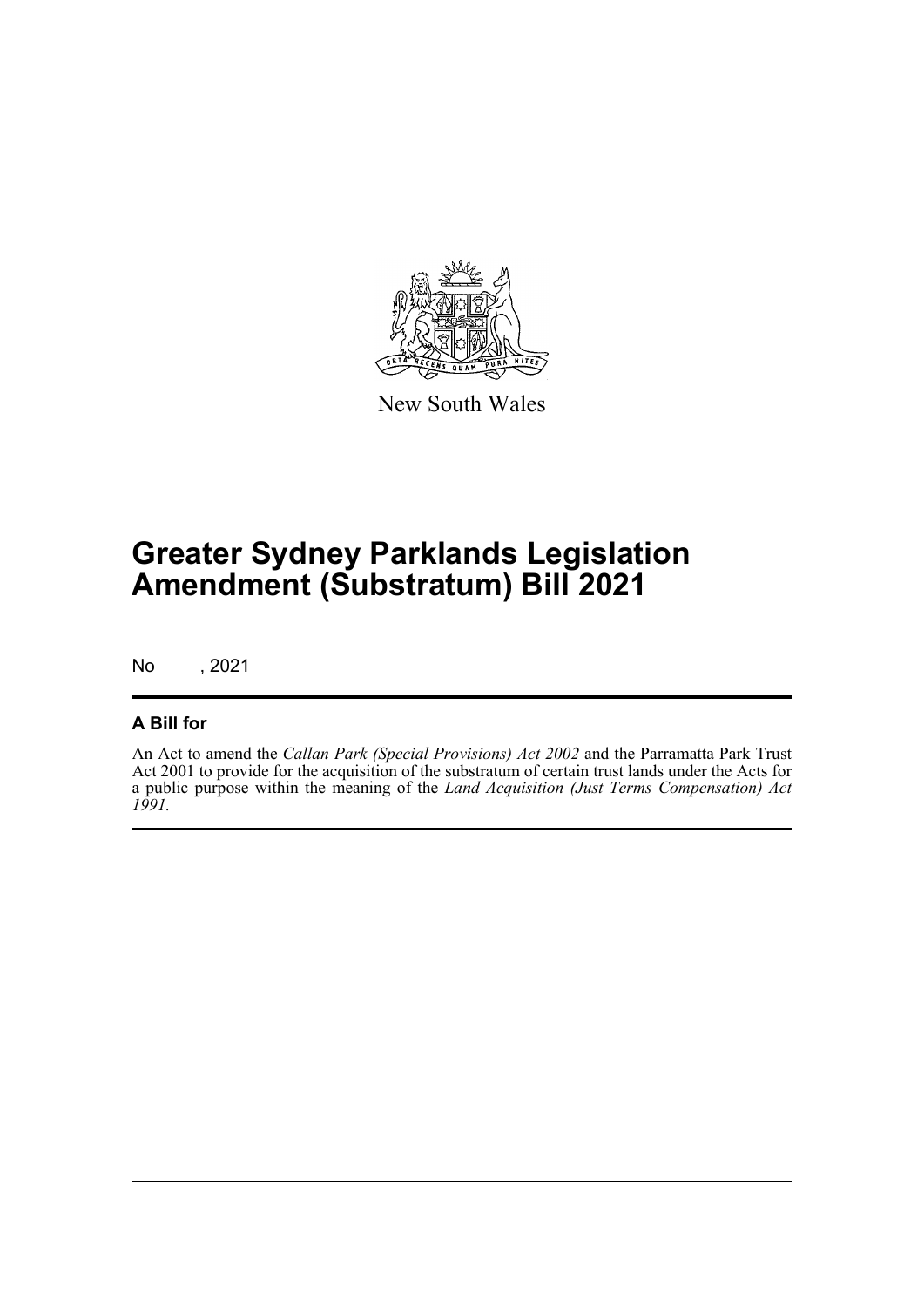<span id="page-4-1"></span><span id="page-4-0"></span>

| The Legislature of New South Wales enacts—                                               |        |
|------------------------------------------------------------------------------------------|--------|
| Name of Act                                                                              | 2      |
| This Act is the Greater Sydney Parklands Legislation Amendment (Substratum) Act<br>2021. | 3<br>4 |
| <b>Commencement</b>                                                                      | 5      |
| This Act commences on the date of assent to this Act.                                    | 6      |
|                                                                                          |        |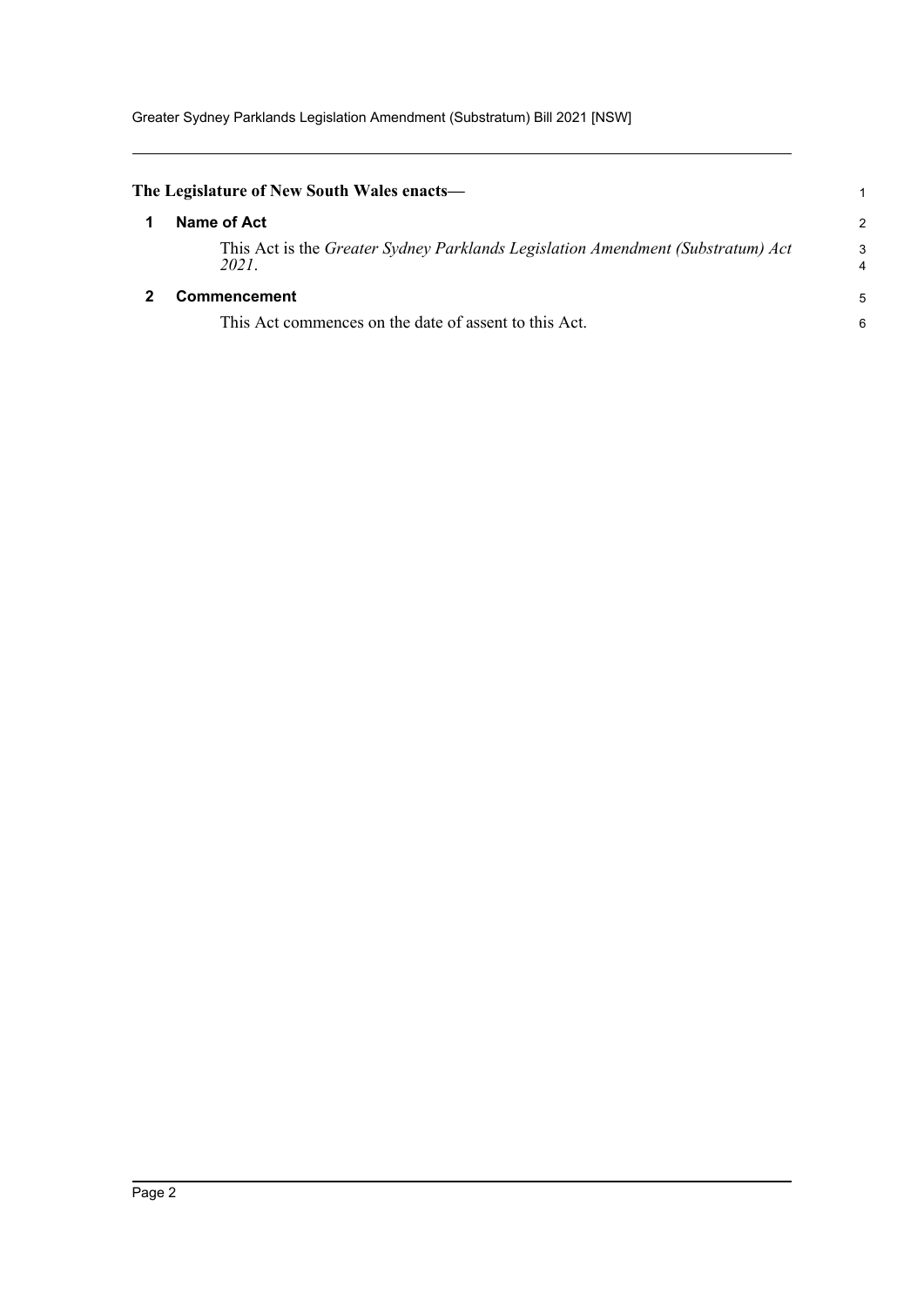<span id="page-5-0"></span>

| <b>Schedule 1</b>         |     | <b>Amendment of Callan Park (Special Provisions)</b><br>Act 2002 No 139                                                                   | 1<br>$\overline{2}$ |  |  |
|---------------------------|-----|-------------------------------------------------------------------------------------------------------------------------------------------|---------------------|--|--|
| <b>Section 5A</b>         |     |                                                                                                                                           |                     |  |  |
| Insert after section $5-$ |     |                                                                                                                                           |                     |  |  |
| <b>5A</b>                 |     | Acquisition of substratum or part of Callan Park for public purpose                                                                       | 5                   |  |  |
|                           | (1) | Despite section 5, the substratum of Callan Park, or a part of Callan Park, may<br>be acquired for a public purpose.                      | 6                   |  |  |
|                           | (2) | In this section—<br><i>public purpose</i> has the same meaning as in the <i>Land Acquisition (Just Terms</i> )<br>Compensation) Act 1991. | 8<br>9<br>10        |  |  |